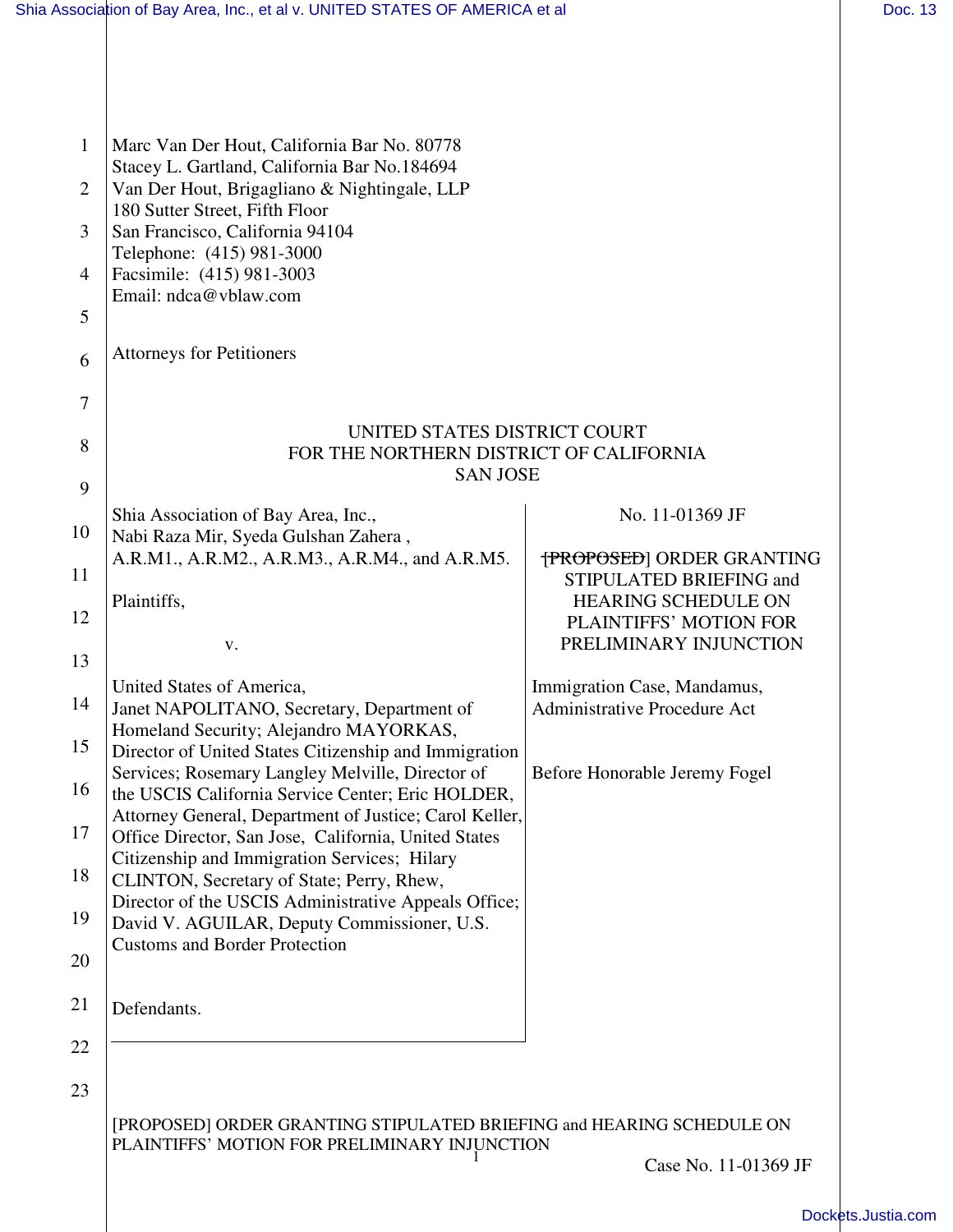| $\mathbf{1}$   | This Court, having reviewed the Stipulated Briefing and Hearing Schedule on Plaintiffs'                                |                      |  |
|----------------|------------------------------------------------------------------------------------------------------------------------|----------------------|--|
| $\overline{2}$ | Motion for Preliminary Injunction, HEREBY ORDERS THE FOLLOWING BRIEFING AND                                            |                      |  |
| 3              | HEARING SCHEDULE:                                                                                                      |                      |  |
| 4              |                                                                                                                        |                      |  |
| 5              | 1) Plaintiffs' Motion for Preliminary Injunction and Points and Authorities in Support of                              |                      |  |
| 6              | Motion for Preliminary Injunction Due:                                                                                 | April 8, 2011        |  |
| $\overline{7}$ | Defendants' Response to Plaintiffs' Motion for Preliminary Injunction Due:<br>2)                                       | April 15, 2011       |  |
| 8              | Plaintiffs' Reply to Defendants' Response Due:<br>3)                                                                   | April 27, 2011       |  |
| 9              | Hearing on Motion for Preliminary Injunction Due:<br>4)                                                                | May 6, 2011          |  |
| 10             |                                                                                                                        |                      |  |
| 11             | PURSUANT TO STIPULATION, IT IS SO ORDERED.                                                                             |                      |  |
| 12             |                                                                                                                        |                      |  |
| 13             | 4/11/11<br>Dated:<br>Honorable Jeremy Fogel                                                                            |                      |  |
| 14             | United States District Court                                                                                           |                      |  |
| 15             |                                                                                                                        |                      |  |
| 16             |                                                                                                                        |                      |  |
| 17             |                                                                                                                        |                      |  |
| 18             |                                                                                                                        |                      |  |
| 19             |                                                                                                                        |                      |  |
| 20             |                                                                                                                        |                      |  |
| 21             |                                                                                                                        |                      |  |
| 22             |                                                                                                                        |                      |  |
| 23             |                                                                                                                        |                      |  |
|                | [PROPOSED] ORDER GRANTING STIPULATED BRIEFING and HEARING SCHEDULE ON<br>PLAINTIFFS' MOTION FOR PRELIMINARY INJUNCTION | Case No. 11-01369 JF |  |